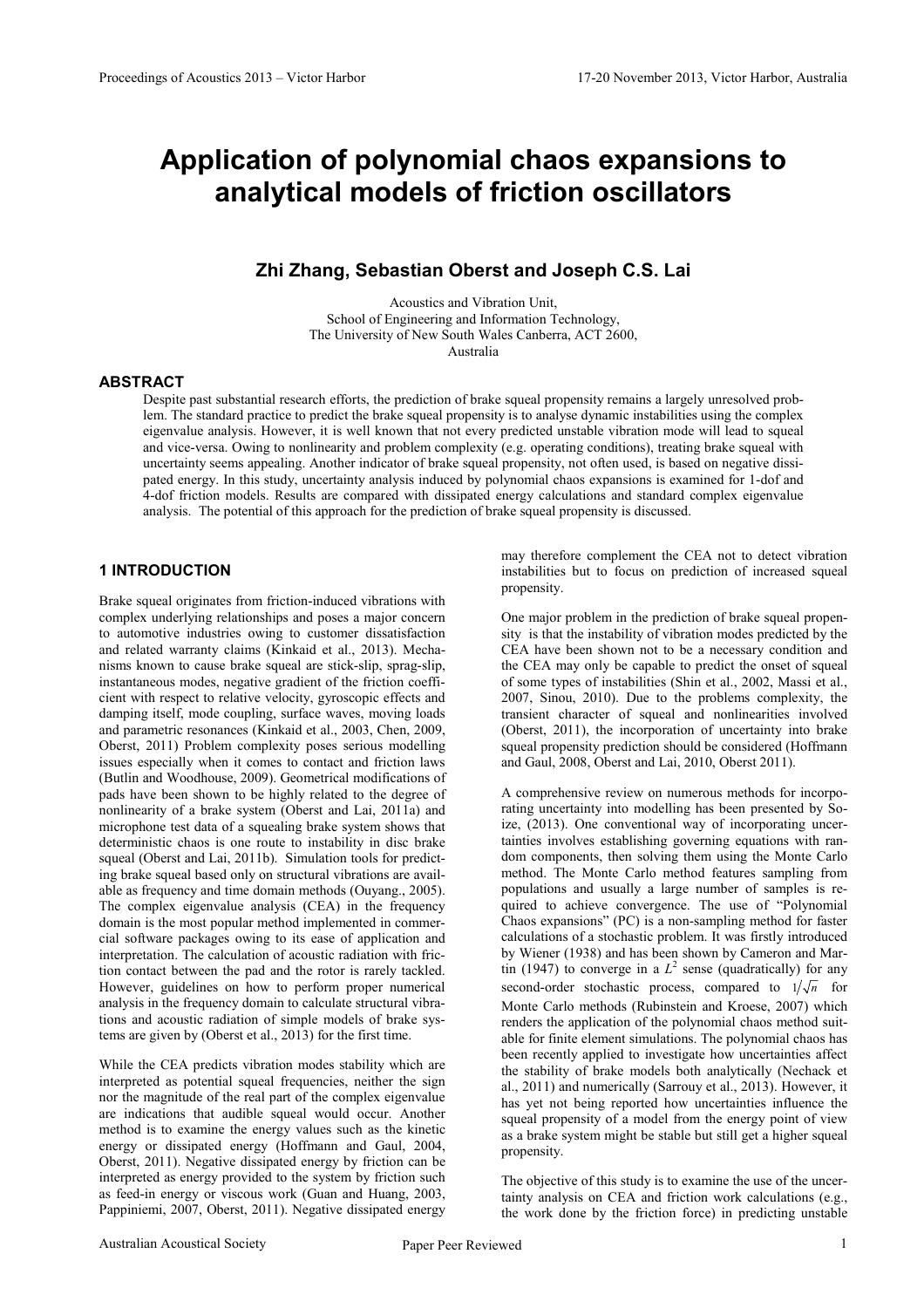vibration modes and squeal propensity in a linear system. For this purpose, polynomial chaos expansions (Galerkin and the collocation method benchmarked against the Monte Carlo simulation and deterministic (Det) results) are incorporated into the equations of motion of a sinusoidally forced one degree of freedom (DOF) and a 4-DOF friction oscillator. The friction coefficient and viscous damping are treated as random variables. Numerical validity is established and instabilities are quantified by comparing the probabilities and median values of real part of the complex eigenvalues and friction work as squeal prediction and indicator respectively over stiffness as a bifurcation parameter.

# 2 ANALYTICAL MODELS AND NUMERICAL METHODS

The analytical models of a sinusoidally forced 1-DOF and a 4-DOF friction oscillator with random friction and viscous damping coefficients are described. The Monte Carlo method and the use of polynomial chaos expansions using the Galerkin and the collocation method are introduced to the analytical models

# 2.1 The sinusoidally forced 1-DOF friction oscillator

The model of the sinusoidally forced 1-DOF friction oscillator proposed by Hinrichs et al. (1998) is shown in Figure 1(a).



Figure 1. Friction oscillators (a) Hinrichs et al. (1998); (b) Papinniemi (2007)

A slider connected with a spring and a dashpot is pushed by an external normal force against a belt. The friction in the interface of the slider and the belt is a Coulomb-Amonton type. Only the motion of the slider in the x-direction is considered without the slider being able to lift off from the belt (Oberst et al., 2013). The equation of motion for the slider is:

$$
m\ddot{x} + c(\xi_1)\dot{x} + kx = -Nf(\xi_2)\operatorname{sgn}(v_B - \dot{x}) + ku_0 \sin \omega t \tag{1}
$$

Here,  $m$  is the mass,  $x$  is the displacement of the slider,  $dx/dt = ($ ) denotes the derivative with respect to time, c is the viscous damping coefficient,  $k$  is the spring's stiffness,  $F$  is an external normal force acting on the slider,  $f$  is the friction coefficient, sgn is the signum function,  $v_B$  is the velocity of the belt,  $u_0$  is the amplitude of the displacement  $u(t)$ ,  $\omega$  is the circular frequency of the excitation and t is the time. Let  $\xi_1$  and  $\xi_2$  be two i.i.d. (independent and identically distributed random variables), then uncertainty associated with the viscous damping and the friction coefficient can be denoted as  $c(\xi_1)$  and  $f(\xi_2)$  respectively.

However, it is difficult to obtain a closed form solution for Equation (1) with a signum function (discontinuity) (von Wagner, 2004). The value of the signum function would be a constant if the velocity of the belt is fast enough (Nechak et al., 2012), so that the direction of the relative velocity between the slider and the belt would not change and a 'steadysliding condition' is established (Bajer et al., 2004). The approximate threshold velocity of the belt has been estimated numerically as given in the Appendix so that equation (1) can be reduced as:

$$
m\ddot{x} + c(\xi_1)\dot{x} + kx = -Nf(\xi_2) + ku_0 \sin \omega t
$$
 (1b)

# 2.2 The 4-DOF friction oscillator

The 1-DOF system in section 2.1 serves to illustrate how the uncertainty would influence dynamics of the slider only in the x-direction. The 4-DOF system proposed by (Papinniemi, 2007) shown in Figure 1b may be used to investigate how uncertainties influence the interplay between different DOFs. The equation of free vibration for the 4 DOF system can be written as (Papinniemi, 2007):

$$
M\ddot{X} + KX = 0 \text{ with } X = [x_1, y_1, x_2, y_2]^T
$$
 (2)

# 2.3 Numerical Methods

#### 2.3.1 Monte Carlo method

The Monte Carlo method (MC) relies on repeated sampling from the population to achieve a reasonable accuracy. Based on the central limit theorem (Casella and Berger, 1990), the average of a large number of independent samples tends to converge to the mathematical expectation of the population. Taking the estimation of the mean of the real part of the complex eigenvalues as an example, the procedure of MC simulation involves (Rubinstein and Kroese, 2007):

1. Generate random damping and friction coefficient from the population  $c(\xi_1)$  and  $f(\xi_2)$ , respectively.

2. Perform computations to extract eigenvalues using Equation (2) with random damping and friction coefficients.

3. Calculate the statistical properties of the results and treat them as the estimators for statistical population descriptors.

# 2.3.2 Polynomial chaos

Any second order stochastic process can be approximated by the sum of a series of expansions of polynomials. Let  $X\{t;\xi\}$  be a stochastic process. This process may then be expanded by the polynomial chaos expansions as done by (Sepahvand et al., 2012):

$$
X\{t;\xi\} = \sum_{i=0}^{\infty} x_i(t)\Phi_i(\xi)
$$
 (3)

where ξ is a vector of an independent random variable with a known probability density function  $p(\xi)$ . The expansion coefficients are referred to as  $x_i(t)$ .  $\Phi_i$  is a family of orthogonal polynomials with the following relationship:

$$
\left\langle \Phi_i, \Phi_j \right\rangle = \int_{\Omega} \Phi_i(\xi) \Phi_j(\xi) p(\xi) d\xi = \left\langle \Phi^2_i \right\rangle \delta_{ij} \quad i, j = 0, 1, \dots, \infty \tag{4}
$$

where  $\delta_{ij}$  is the Kronecker delta,  $\langle \cdot, \cdot \rangle$  is the ensemble average and  $\Omega$  is the compact support of the probability space defined by  $\xi$ . Since  $p(\xi)$  and  $\Phi_i$  are known and chosen by the user, the key step of using polynomial chaos expansions, is therefore the calculation of the expansion coefficients  $x_i(t)$ . Basically, there are two numerical methods for calculating the expansion coefficients which are namely the Garlerkin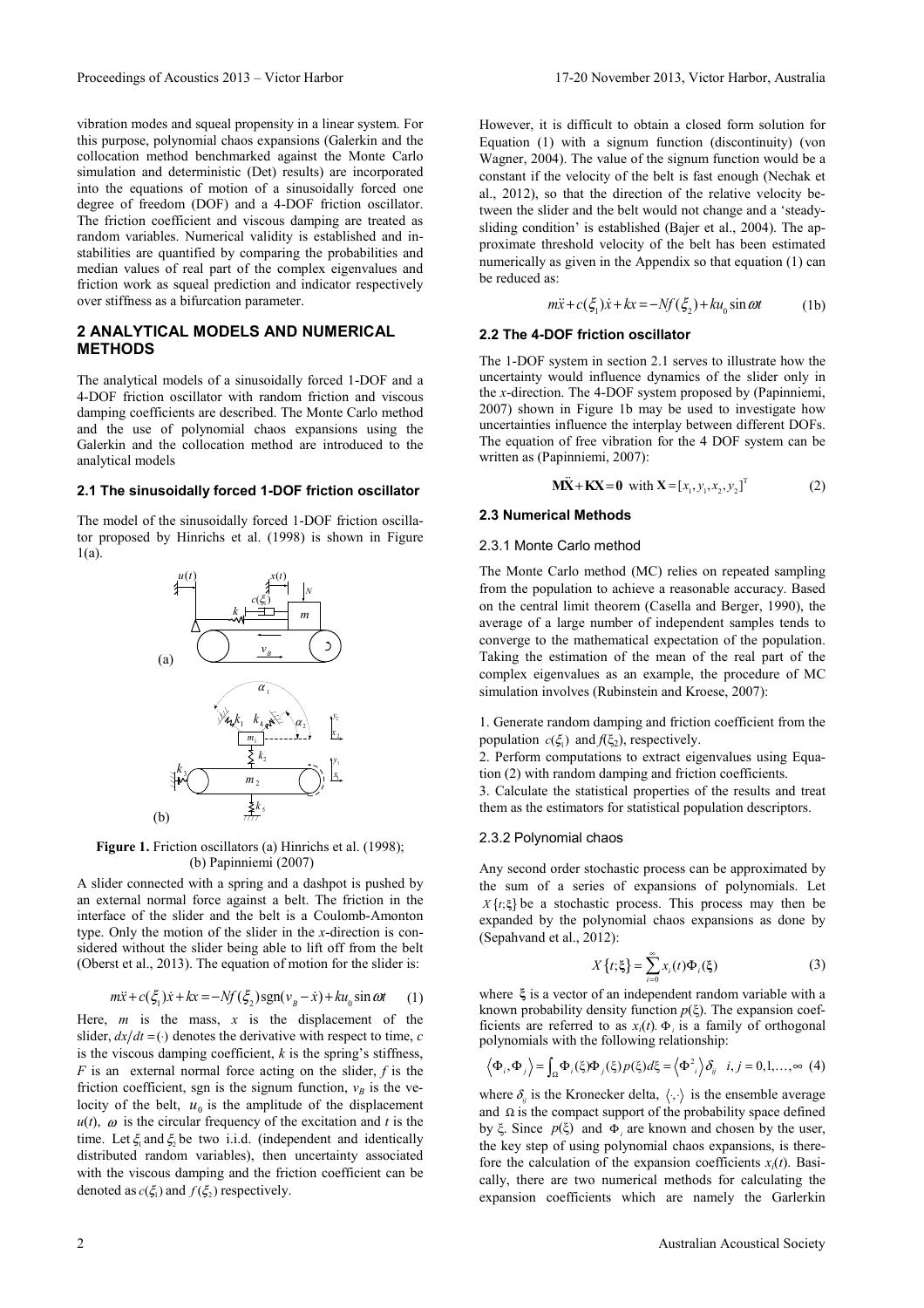method and the collocation method. We take the 1-DOF friction oscillator model (Figure  $1(a)$ ) as an example to illustrate the application of the two numerical methods. The damping and friction coefficients in the one DOF system are assumed to be distributed normally by using the linear transformations:

$$
c(\xi_1) = \mu_c + \sigma_c \xi_1 \tag{5}
$$

$$
f(\xi_2) = \mu_f + \sigma_f \xi_2 \tag{6}
$$

where  $\xi$  and  $\xi$  denote two i.i.d. standard normal random variables, and  $\mu$  denote the distribution means, and  $\sigma$  denote the standard deviations for  $c(\xi_1)$  and  $f(\xi_2)$  respectively.

With equations (5) and (6), the response of the 1-DOF system becomes stochastic and can be expanded using the polynomial chaos expansions as described by equation (3). Practically, the order of the polynomial chaos has to be truncated to a finite order  $N$ ; the trade-off is slightly reduced accuracy depending on of which order is X.

$$
X(t, \xi_1, \xi_2) = \sum_{i=0}^{N} x_i(t) H_i(\xi_1, \xi_2)
$$
 (7)

 $H_i$  represents the  $i^{\text{th}}$  Hermite polynomial (probabilistic type) with  $N$  being the truncation order. Substituting equations  $(5)$ , (6), (7) into (1b) yields the equation of motion considering uncertainties.

$$
m\sum_{i=0}^{N} \ddot{x}_{i}(t)H_{i}(\xi_{1}, \xi_{2}) + (c_{0} + c_{1}\xi_{1})\sum_{i=0}^{N} \dot{x}_{i}(t)H_{i}(\xi_{1}, \xi_{2}) ++k\sum_{i=0}^{N} x_{i}(t)H_{i}(\xi_{1}, \xi_{2}) = -F(\mu_{0} + \mu_{1}\xi_{2}) + ku_{0} \sin \omega t
$$
\n(8)

## 2.3.2.1 Galerkin method

The Galerkin method is based on the orthogonality of polynomials (Sepahvand et al., 2012) and represents a mathematical rigorous way of solving stochastic differential equations. By multiplying both sides of equation (8) with  $H_i$  and calculating the ensemble average by making use of the orthogonality in equation (4), one can solve the following equation with using an appropriate solver for differential equations (e.g. ODE45 in Matlab).

$$
\mathbf{M}\ddot{\mathbf{X}}(t, \xi_1, \xi_2) + \mathbf{C}\dot{\mathbf{X}}(t, \xi_1, \xi_2) + \mathbf{K}\mathbf{X}(t, \xi_1, \xi_2) = \mathbf{F}_1 + \mathbf{F}_2 \sin \omega t \tag{9}
$$

where **M**, **C**, **K**, **F**<sub>1</sub> and **F**<sub>2</sub> are the resultant matrices; the solution of equation (9) represent the expansion coefficients(c.f. Equation (8), more details of the resultant matrices are in the Appendix).

#### 2.3.2.2 Collocation method

The coefficients of the expansion equation (7) could also be determined as follows:

$$
x_i(t) = \frac{\langle X(t, \xi_1, \xi_2), H_i(\xi_1, \xi_2) \rangle}{\langle H_i(\xi_1, \xi_2), H_i(\xi_1, \xi_2) \rangle}, \quad i = 1, 2, ..., n \tag{10}
$$

Equation (10) has *n* unknowns  $x_i(t)$  to be determined. Therefore, it needs *n* samples from the population to generate  $n=m$ realizations of  $X(t, \xi, \xi)$  as the system would be otherwise for  $n \leq m$  underdetermined. Then the expansion coefficients are estimated by using a least square method (Tatang et al., 1997). These samples are termed the collocation points. It should be noted that the accuracy of  $x_i(t)$  largely depends on the quantity and quality of the samples. It has been suggested that the number of samples should be at least twice the number of unknowns in  $x_i(t)$  and the roots of the chosen polynomials should be the collocation points (Huang et al., 2007).

# 3 NUMERICAL RESULTS AND DISCUSSION

The Monte Carlo method (MC) and the polynomial chaos expansions (PC) are applied to solve the response of the analytical oscillators respectively. The following numerical values are applied to the 1-DOF system:  $m=1$  kg,  $k=2$  Nm<sup>-1</sup>,  $F=10$  N,  $x_0=0.2$  m and to the 4-DOF system:  $m_1=0.2$  kg,  $m_2=1$  kg,  $k_{i=2,...,5}=1$  Nm<sup>-1</sup>,  $\alpha_1 =150^0$ ,  $\alpha_2=30^0$ . The viscous damping in the 1-DOF friction oscillator and the friction coefficients in both oscillators are assumed to be normally i.i.d. with  $c(\xi_1) \sim N(\mu, \sigma^2) = N(0.5, 0.01)$ ,  $f(\xi_2) \sim N(0.4, 0.01)$ 

# 3.1 Collocation methods

The collocation method is more convenient to use than the Galerkin method because it does not rely on orthogonality. It is also faster than the MC method  $(L^2$  convergence) as the number of repeated computations can be reduced owing to the of choice of the collocation points, which is at random for the MC method The collocation method is therefore more suitable for large-scale stochastic finite element problems than the Galerkin method (Huang et al., 2007).

To assess the performance of the collocation method, the coefficients of expansions calculated by the collocation method are compared to the Galerkin method (Sepahvand et al., 2012). Figure 2 depicts the comparison of the coefficients of the first four expansion coefficients of the collocation method (Equation  $(10)$ ) with the results of the Galerkin method (Equation (9)) and shows that all modes agree reasonably well after the steady state is reached.



Figure 2. Coefficients of the first four expansions for the displacement of silder in 1-DOF (PC order = 4)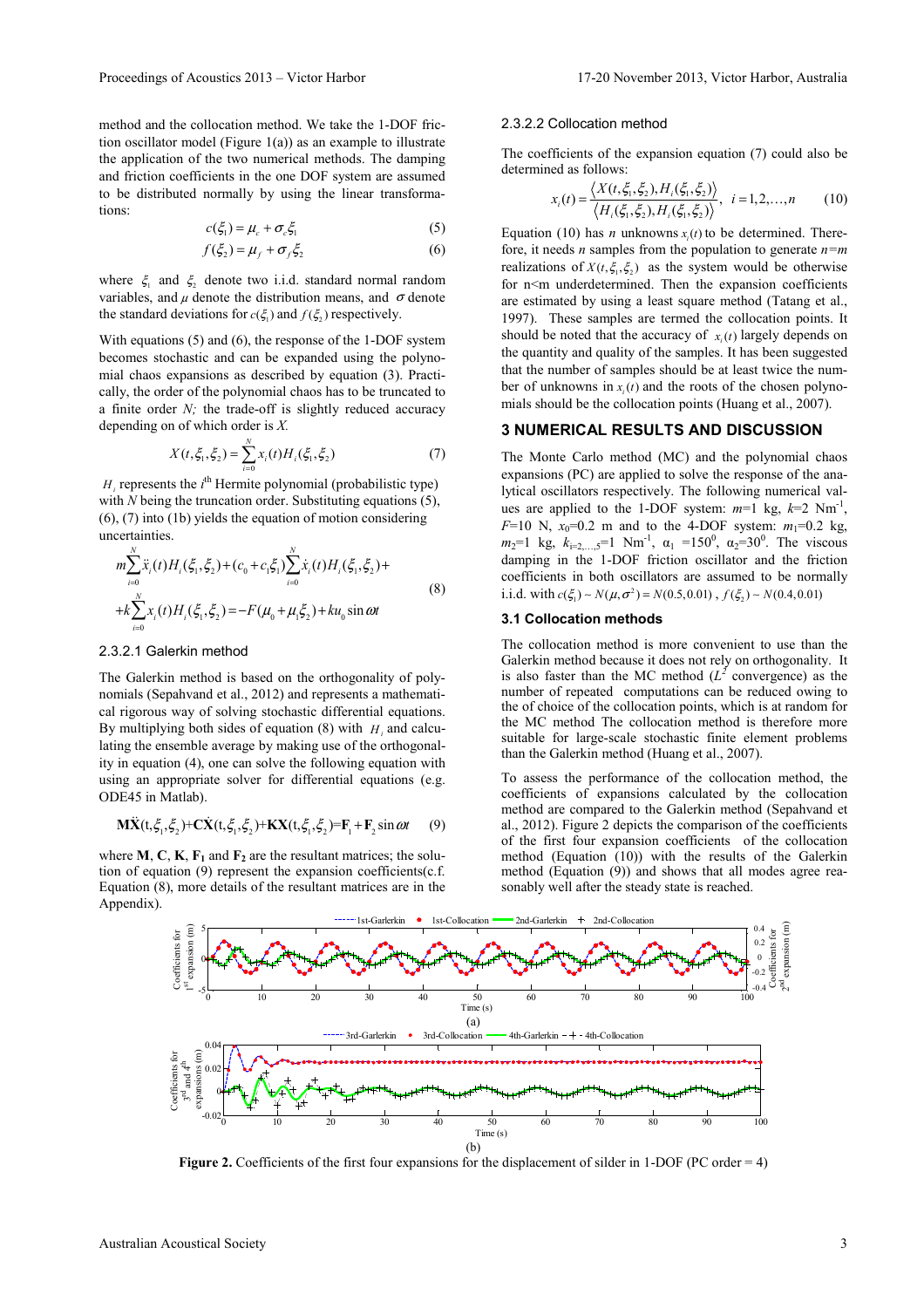# 3.2 Accuracy of polynomial chaos expansions

By substituting the expansion coefficients into Equation (7) a stochastic response is synthesised and statistical moments (mean or variance) can be obtained. It is expected that the first and the second statistical moments converge to those calculated by the MC method. Also, the deterministic result (i.e. the values of damping and friction coefficient remain constant with  $c=0.5$  Nm/s,  $f=0.4$ ) and the mean value of responses are shown in Figure 3 to be identical to the MC and PC.

Figure 4 indicates the calculated variance applying the Galerkin and the collocation method is close to the variance of the Monte Carlo method once the steady state is reached. Comparing the performance of the three numerical methods depicted in Figures 3 and 4, it is revealed that the variance differs more than the mean. These discrepancies would probably be more prominent when of statistical moments higher than order two are compared (Cameron, 1947).

# 3.3 Real parts of the complex eigenvalues

The displacements of the 1-DOF and 4-DOF systems for free vibration may be expressed as:

$$
\mathbf{x} = \mathbf{v} e^{(\lambda + i\omega)t} \tag{11}
$$

 $v$  is the complex eigenvector,  $i$  is the imaginary number  $\sqrt{-1}$ ,  $\lambda$  and  $\omega$  are the real and imaginary part of a complex eigenvalue respectively. A CEA which gives a positive real part (divergence of trajectory) indicates a system's status of stability. As a positive real part would only be caused here by an asymmetric stiffness matrix, the 1-DOF system without sign function (switching nonlinearity) would always be stable; therefore only the non-viscously damped 4-DOF friction oscillator is discussed.

## 3.4 Stochastic friction work

Friction between two contacting objects may dissipate energy (damping effect) but also could generate energy; if enough energy is produced and damping is overcome, the system will be driven into instability. So fed back energy increases the propensity of a system to squeal. This energy is generated by the combined effect of the friction and the phase difference between the relative displacement and the relative velocity of contacting objects (Guan and Huang, 2003, Papinniemi, 2007).

The 4-DOF friction oscillator (no viscous damping, see Figure 1(b)) is a good example to illustrate the relationship between the work due to friction and instabilities in a linear dynamic system. The relative velocity and relative displacement of  $m_1$  and  $m_2$  in the x and y directions can be expressed respectively as

$$
\dot{X}\{t;\xi_2\} = \dot{x}_1\{t;\xi_2\} - \dot{x}_2\{t;\xi_2\} = A_x(\xi_2)\omega(\xi_2)\cos(\omega(\xi_2)t + \theta_x(\xi_2))
$$
 (12)

$$
Y\{t;\xi_2\} = y_1\{t;\xi_2\} - y_2\{t;\xi_2\} = A_y(\xi_2)\sin(\omega(\xi_2)t + \theta_y(\xi_2))
$$
 (13)

The work done by friction in an arbitrary time interval  $[t_1, t_2]$ is can be calculated according to Papinniemi, (2007):

$$
W\{t,\xi_2\} = \int_{t_1}^{t_1} k_2 f(\xi_2) Y(t,\xi_2) \dot{X}(t,\xi_2) dt = \frac{1}{4} k_2 f(\xi_2) A_x(\xi_2) A_y(\xi_2)
$$
  
\n
$$
\left[ \cos(2\omega(\xi_2)t_1 + \theta_x(\xi_2) + \theta_y(\xi_2)) - \cos(2\omega(\xi_2)t_2 + \theta_x(\xi_2) + \theta_y(\xi_2)) (14) + 2\omega(\xi_2) \sin(\theta_y(\xi_2) - \theta_x(\xi_2))(t_2 - t_1) \right]
$$

where  $A_x(\xi_2)$ ,  $A_y(\xi_2)$  and  $\theta_x(\xi_1)$ ,  $\theta_y(\xi_1)$  are stochastic amplitudes and stochastic phases of the relative velocity (which points always in the same direction) and the displacement of the slider mass  $m_1$  and the belt mass  $m_2$  respectively. Let  $t_1$ ,  $t_2$ be  $(n-1)T$  and  $nT$ , respectively, where T denotes period. By substituting  $(n-1)T$  and  $nT$  into equation (14), the friction work in the  $n^{\text{th}}$  cycle is given by:

$$
W^{N}(\xi_{2}) = k_{2} f(\xi_{2}) A_{x}(\xi_{2}) A_{y}(\xi_{2}) \pi \sin(\theta_{y}(\xi_{2}) - \theta_{x}(\xi_{2})) \qquad (15)
$$

Equation (15) shows that (i) the sign of the friction work is phase dependent, (ii) friction may cause the value calculated by the sin function to be non-zero; having no friction results in arguments of the sine function of either  $0^0$  or  $180^0$ .

To assess the ability of the friction work for detecting higher squeal propensity, the median of the stochastic real part of the complex eigenvalue and the friction work of the 1st and 2nd mode are compared with their deterministic values as shown in Figure 5 for various values of the stiffness constant  $k_1$ . The results of the 3<sup>rd</sup> and 4<sup>th</sup> mode are zero and not presented here. The results for the PC agree very well with those of the MC method, the deterministic values for the real part of the complex eigenvalue and the friction work (Figure 5). In this 4-DOF linear oscillator, only the 1st mode is predicted to have a positive friction work (Figure 5b) and a positive  $\lambda$ (Figure 5a) for values of  $k_1$  between 1.29 and 2.41 N/m.



Figure 4. Variance of the stochastic displacement for the slider in the 1-DOF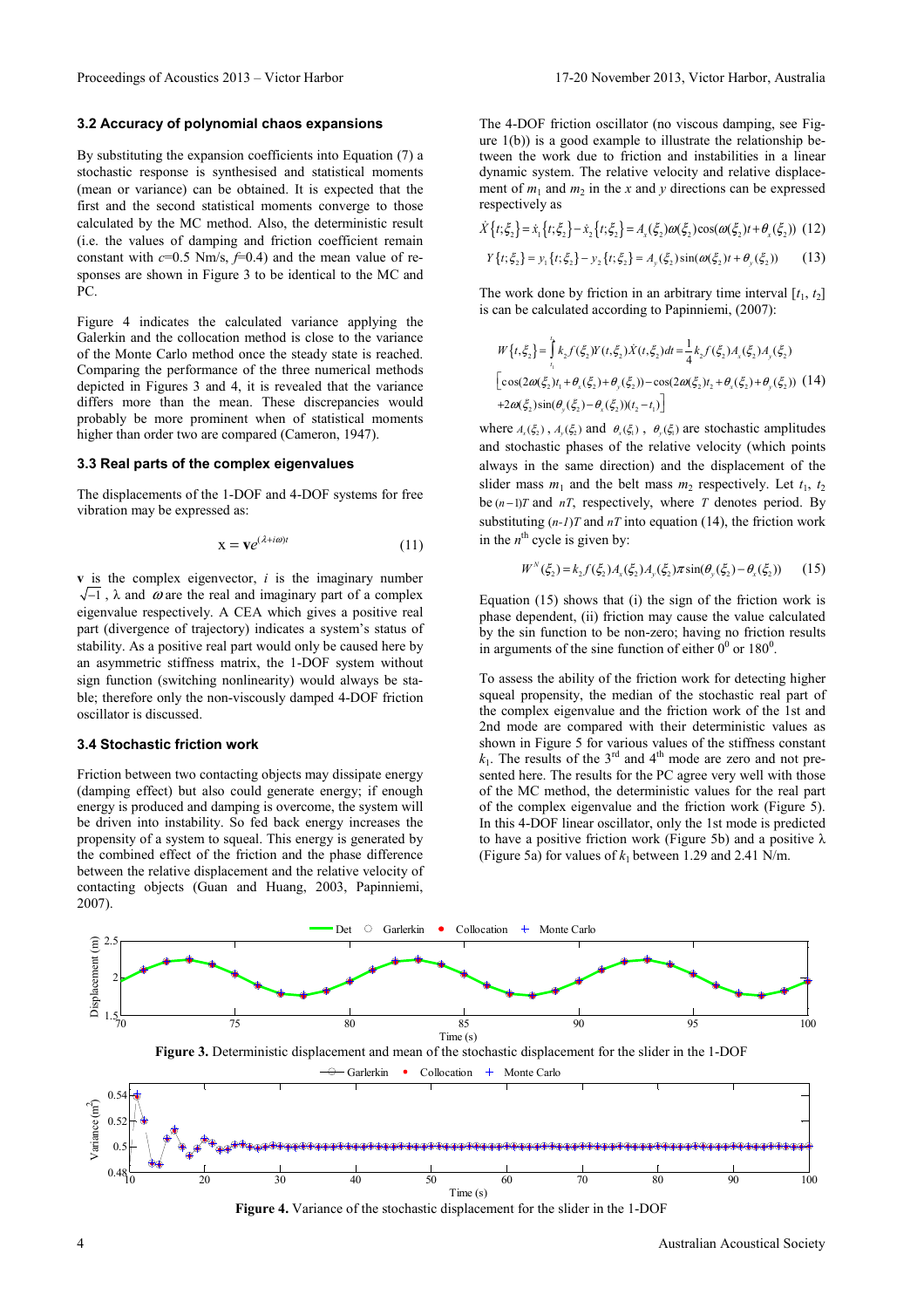

A histogram and an empirical cumulative distribution function (CDF) of the friction work when  $k_1$  equals 2.2 N/m is given in the Appendix to show how the probability is estimated. The relationship between the probabilities of generating a positive real part of the complex eigenvalue and positive friction work per cycle with  $k_1$  for the 1<sup>st</sup> mode is shown in Figure 6a and 6b respectively. The probability of positive real part and positive friction work for values of  $k_1$  between 1.16 N/m and 3.12 N/m is above 0.16%. The probability of positive real part of CEA and positive friction work corresponding to the other three modes are all zero and not presented here for brevity.

# 4 CONCLUSIONS

An uncertainty analysis incorporating the method of polynomial chaos expansions has been applied to compute the complex eigenvalues and the stochastic friction work of two linear friction oscillators to illustrate its potential in predicting unstable vibration modes and squeal propensity with potential applications to automotive brake systems. .

To avoid the complexity due to a discontinuous nonlinearity (signum function), the condition of steady sliding is numerically estimated. Based on the 1-DOF oscillator, the collocation method for polynomial chaos expansions has been shown to be a robust alternative compared to the Galerkin method, both showing good agreement with the Monte Carlo simulation. Following the stochastic complex eigenvalue and friction work were calculated using the polynomial chaos expansions and the collocation method. The feasibility of using the friction work to detect higher squeal propensity is explored and two main conclusions can be drawn

(1) Compared with the complex eigenvalue analysis, the friction work is equally capable of estimating instabilities in the linear undamped 4-DOF system.



**Figure 6.** Probability and Median of positive  $\lambda$  and  $W^N$  of 1<sup>st</sup> mode for 4-DOF (MC samples: 1E4, PC order =14)

 (2) Uncertainty could enlarge the instability region. The deterministic analysis shows no instabilities if the stiffness  $k_1$ is greater than or equal to 2.5 N/m, while both the stochastic complex eigenvalue and friction work shows that it still has 30% probability of generating instability / higher squeal propensity at  $k_1 = 2.5$  N/m.

As brake squeal is essentially a nonlinear problem, future work should be focussed on the analysis of combining nonlinearities with uncertainties.

# ACKNOWLEDGEMENT

This research was undertaken with the assistance of resources provided at the National Computational Infrastructure National Facility through the National Computational Merit Allocation Scheme supported by the Australian Government. The first author is grateful to be a recipient of the travel award provided by the Australian Acoustical Society to attend Acoustics 2013 conference in Victor Harbour, and acknowledges receipt of a UNSW University College Postgraduate Research Scholarship for the pursuit of this study.

# **REFERENCE**

- AbuBakar, AR & Ouyang, H 2008, 'Wear prediction of frition material and brake squeal using the finite element method',Wear, vol. 264, pp. 1069-1076.
- Butlin, T & Woodhouse, J 2009, 'Friction-induced vibration: should low-order models be believed?', Journal of Sound and Vibration,vol.328, no.1-2, pp.92-108.
- Bajer, A, Belsky, V & Kung, SW 2004, 'The influence of friction-induced damping and nonlinear effects on brake squeal analysis'. SAE paper, 2004-01-2794
- Casella, G & Berger, RL 1990, 'Statistical inference (Second Edition) '. Duxbury Press, Belmont, CA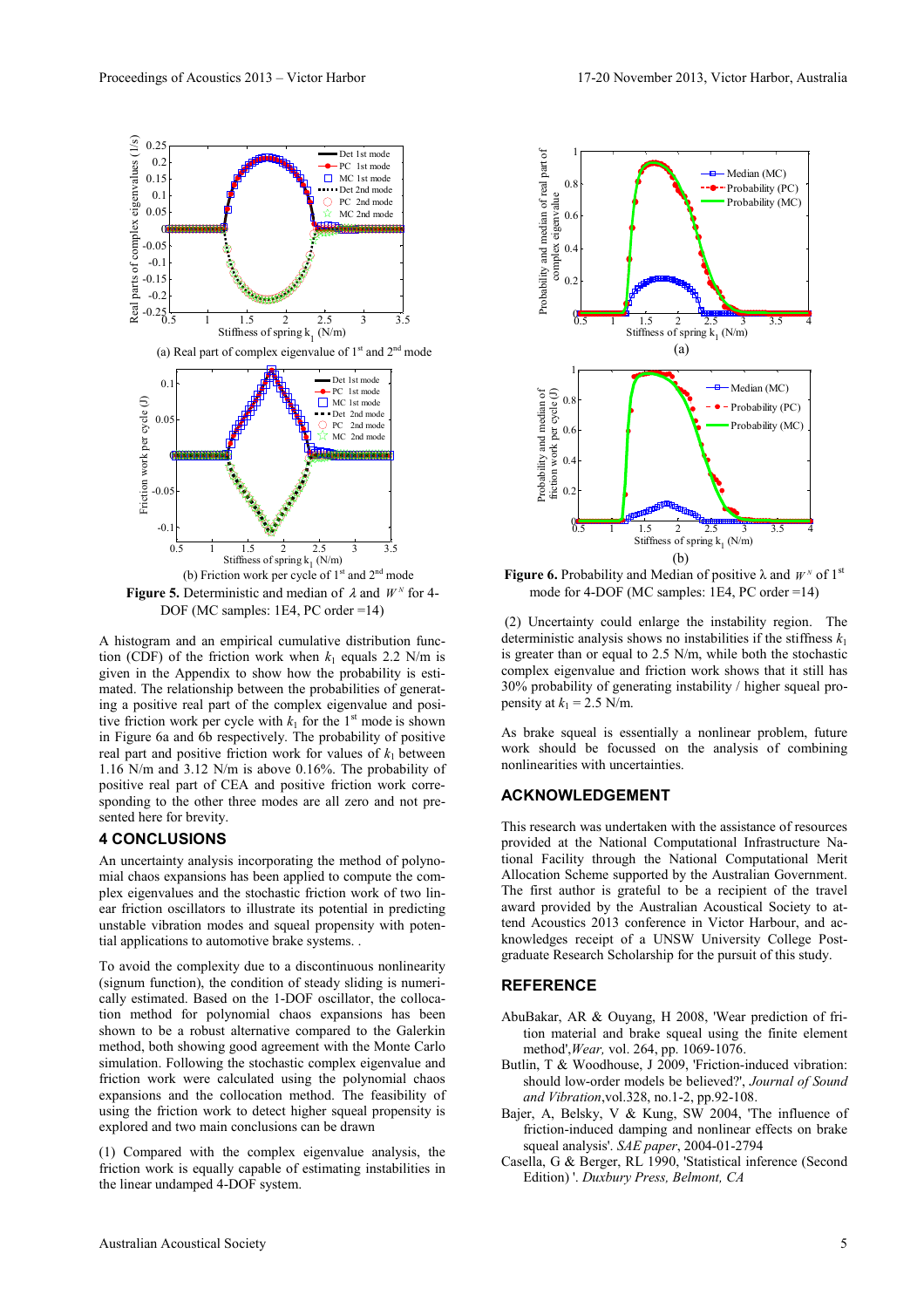- Cameron, H & Martin, W 1947, 'The orthogonal development of nonlinear functionals in series of fourier-hermite functional'. ANN.Math, vol. 48, pp. 385-392.
- Chen, F 2009, 'Automotive disk brake squeal: an overview'. International Journal of Vehicle Design, vol 51, pp.39-72
- Guan, DH & Huang, JC 2003, 'The method of feed-in energy on disc brake squeal'. Journal of Sound and Vibration, vol 261, pp.297-307.
- Gaul, L & Hoffmann, NP 2008, 'Friction Induced Vibrations of Brakes: Research Fields and Activities'. SAE paper, 2008-01-2579.
- Hinrichs, N, Oestreich, M & Popp, K 1998, 'On the modelling of friction oscillators'. Journal of Sound and Vibration, vol. 216, pp. 435-459.
- Hochlenert, D 2009, 'Nonlinear stability analysis of a disk brake model'. Nonlinear Dynamics, vol 58, pp. 63-73.
- Hoffmann, NP & Gaul, L 2004, 'Non-conservative beating in sliding friction affected systems: transient amplification of vibrational energy and a technique to determine optimal initial conditions'. Mechanical Systems and Signal Processing, vol 18, pp. 611-623.
- Huang, S, Mahadevan, S & Rebbae, R 2007, 'Collocationbased stochastic finite element analysis for random field problems'. Probabilistic Engineering Mechanics, vol 22, 194-205.
- Kinkaid, NM, O'Reilly, OM & Papaclopoulos, P 2003, 'Automotive disc brake squeal'. Journal of Sound and Vibration, vol 267, pp. 105-166.
- Massi, F, Baillet, L, Giannini, O & Sestieri A 2007, 'Brake squeal: linear and nonlinear numerical methodes'. Mechanical Systems and Signal Processing, vol. 21, no. 6, pp. 2374-2393
- Nechak, L, Berger, S & Aubry, E 2011, 'A polynomial chaos method to the robust analysis of the dynamic behaviour of friction systems'. European Journal of Mechanics - A/Solids, vol. 30, pp. 594-607.
- Oberst, S & Lai, JCS 2010, 'Uncertainty modelling for detecting friciton induced pad mode instabilities in disc brake squeal'. Proceedings of ICA 2010, Sydney, Australia, pp.1-12.
- Oberst, S & Lai, JCS 2011a, 'Statistical analysis of brake squeal noise'. Journal of Sound and Vibration, vol 330, pp.2978-2994.
- Oberst, S & Lai, JCS 2011b, 'Chaos in brake squeal noise'. Journal of Sound and Vibration, vol 330, pp.955-975.
- Oberst, S 2011, 'Analysis of brake squeal noise'. PhD thesis, School of Engineering and Information Technology, The University of New South Wales, Australian Defence Force Academy.
- Oberst, S & Lai, JCS 2012, 'Nonlinear interactions as trigger for chaotic vibrations in a simplified brake system'. Journal of Acoustical Society of America, vol. 131, no. 4, pp.3343-3343
- Oberst, S, Lai, JCS & Marburg, S 2013, 'Guildlines for numerical vibration and acoustic analysis of disc brake squeal using simple models of brake systems'. Journal of Sound and Vibration, vol 332, pp.2284-2299.
- Ouyang, HJ, Nack W, Yuan, YB & Chen, F 2005, 'Numerical analysis of automotive disc brake squeal: a review'. International Journal of Vehicle Noise and Vibration, vol.1479, pp. 207-231
- Papinniemi, A 2007, 'Vibro-acoustic studies of brake squeal noise'. PhD thesis, School of Aerospace,Civil and Mechanical Engineering, The University of New South Wales, Australian Defence Force Academy.
- Papinniemi, A, Lai, JCS, Zhao, JY & Loader, L 2002, 'Brake squeal: a literature review'. Applied Acoustics, vol. 63, pp. 391-400.
- Qiao, SL & Ibrahim, RA 1999. 'Stochastic dynamics of systems with friction-induced vibration'. Journal of Sound and Vibration, vol. 223, pp. 115-140.
- Rubinstein, YR & Kroese, DP 2007, Simulation and the Monte Carlo Method, Second Edition. John Wiley and Sons, Inc, Hoboken, New Jersey.
- Sarrouy, E, Dessombz, O & Sinou, J J 2013, 'Piecewise polynomial chaos expansion with an application to brake squeal of a linear brake system'. Journal of Sound and Vibration, vol. 332, pp. 577-594.
- Sepahvand, K, Marburg, S & Hardtke, HJ 2012, 'Stochastic free vibration of orthotropic plates using generalized polynomial chaos expansion'. Journal of Sound and Vibration, vol. 331, pp. 167-179.
- Soize, C 2013, 'Stochastic modeling of uncertainties in computational structural dynamics—Recent theoretical advances'. Journal of Sound and Vibration, vol. 332, pp. 2379-2395.
- Shin, K, Brennan,MJ, Oh, JE,& Harris, CJ 2002, "Analysis of disc brake noise using a two-degree-of-freedom mode". Jounral of Sound and Vibration, vol. 254, no. 5, pp. 837- 848.
- Tatang, MA, Pan, WW, Prinn, R & Mcrae, GJ 1997, 'An efficient method for parametric uncertainty analysis of numerical geophysical models'. Journal of Geophysical Research, vol. 102, no. D18, pp.925-932.
- Wiener, N 1938, 'The homogeneous chaos'. American Journal of Mathematics, vol. 60, pp. 897-936.
- von Wagner, U 2004, 'On non-linear stochastic dynamics of quarter car models'. International Journal of Non-Linear Mechanics, vol. 39, pp.753-765

# APPENDIX

Ω

(a) The matrices and vectors in equation (9) can be obtained by using orthogonality of Hermite polynomials.

$$
M=m \times diag[\iint_{\Omega} H_0(\xi)W(\xi)d\xi, \iint_{\Omega} H_1(\xi)W(\xi)d\xi,
$$
 (16)

$$
\cdots \iint_{\Omega} H_N(\xi) W(\xi) d\xi
$$
 (16)

$$
\text{C=}\text{diag}[\iint\limits_{\Omega}(c_0+c_1\xi_1)H_0(\xi)W(\xi)d\xi, \iint\limits_{\Omega}(c_0+c_1\xi_1)H_1(\xi)W(\xi)d\xi,
$$

$$
\cdots \iint_{\Omega} (c_0 + c_1 \xi_1) H_N(\xi) W(\xi) d\xi ] \tag{17}
$$

$$
K = k \times diag[\iint_{\Omega} H_0(\xi) W(\xi) d\xi, \cdots, \iint_{\Omega} H_N(\xi) W(\xi) d\xi]
$$
 (18)

$$
F_{1} = \left[\iint_{\Omega} -F(\mu_{0} + \mu_{1}\xi_{2})H_{0}(\xi)W(\xi)d\xi, \cdots\right]
$$
\n(19)

$$
\iint_{\Omega} -F(\mu_0 + \mu_1 \xi_2)H_N(\xi)W(\xi)d\xi]^T
$$
  
\n
$$
F_2 = ku_0 \times \text{diag}[\iint_{\Omega} H_0(\xi)W(\xi)d\xi, \cdots
$$
  
\n
$$
\iint H_N(\xi)W(\xi)d\xi]
$$
 (20)

b) The solution of equation (1) should be identical to that of equation (21) if the velocity of the belt exceeds a threshold speed. As shown in Figure 7, 0.16 m/s appears to be the threshold speed of the belt. Since the velocity of the belt is equal to 
$$
0.16
$$
 m/s, no stick-slip motion occurs anymore, the solution of equation (1) is closely matched by that of equation (21).

$$
m\ddot{x} + c(\xi_1)\dot{x} + kx = -Nf(\xi_2) + ku_0 \sin \omega t \tag{21}
$$